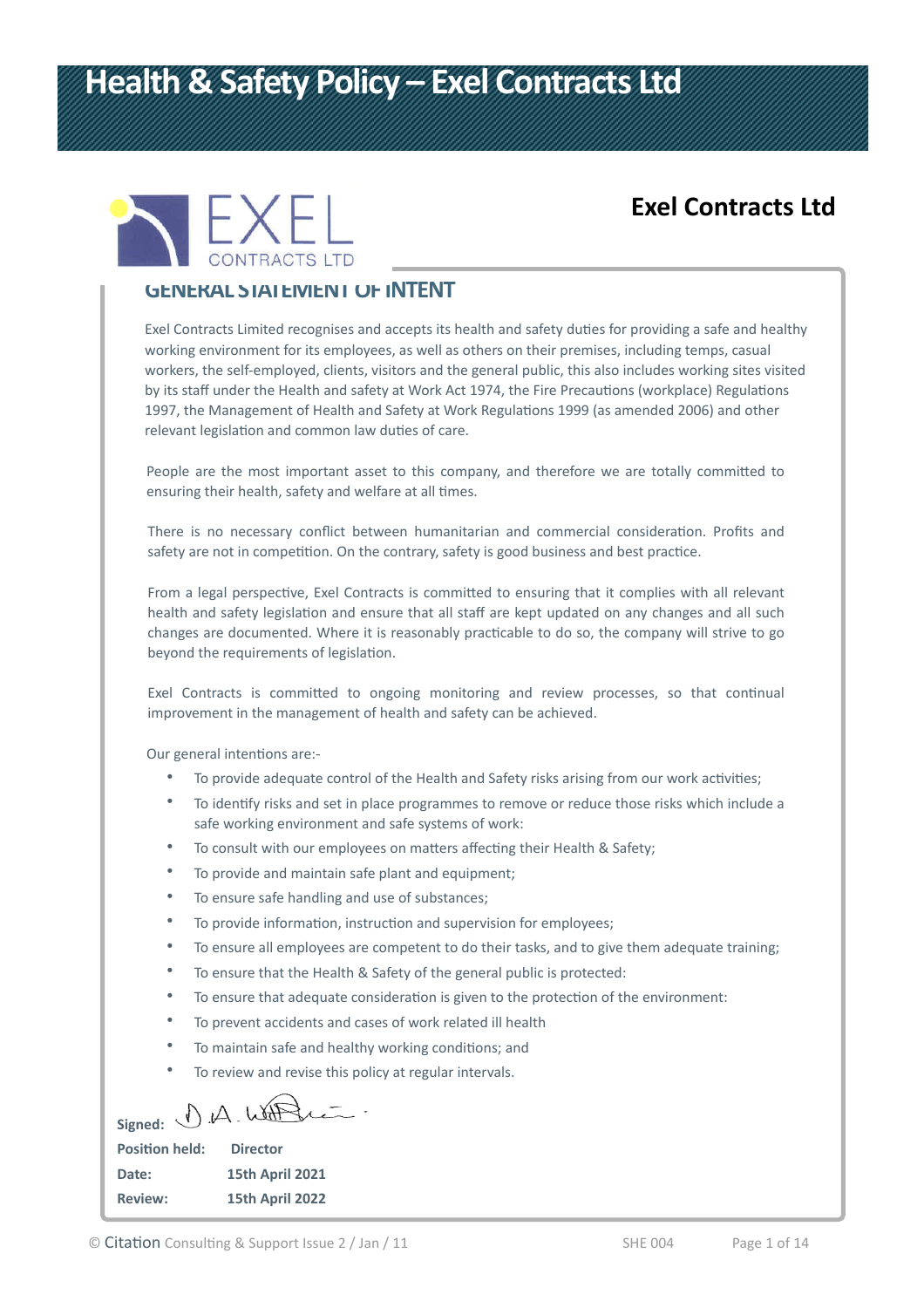*Overall and final responsibility for health and safety is that of:*

**Paul London**

*Day-to-day responsibility for ensuring this policy is put into practice is delegated to:*

**Danniella Wiltshire**

## ➲ **Employees' Duties**

All employees are required to:

- Co-operate with supervisors and managers on health and safety matters;
- Not interfere with anything provided to safeguard their health and safety;
- Take reasonable care of the health and safety of themselves and others; and
- Report all health and safety concerns to a responsible person (as detailed in this policy statement).
- Ensure all designated Citation online courses are completed within the time frame expected.
- To ensure that a safe system of work is implemented when on site at all times.
- Comply fully with all Risk and Method documents provided.
- To comply with safe working practices.
- To wear Personal Protective Equipment and clothing where necessary

Non-compliance with health and safety rules and procedures can result in disciplinary action, which may include immediate dismissal if appropriate.

#### ➲ **Organisation chart**

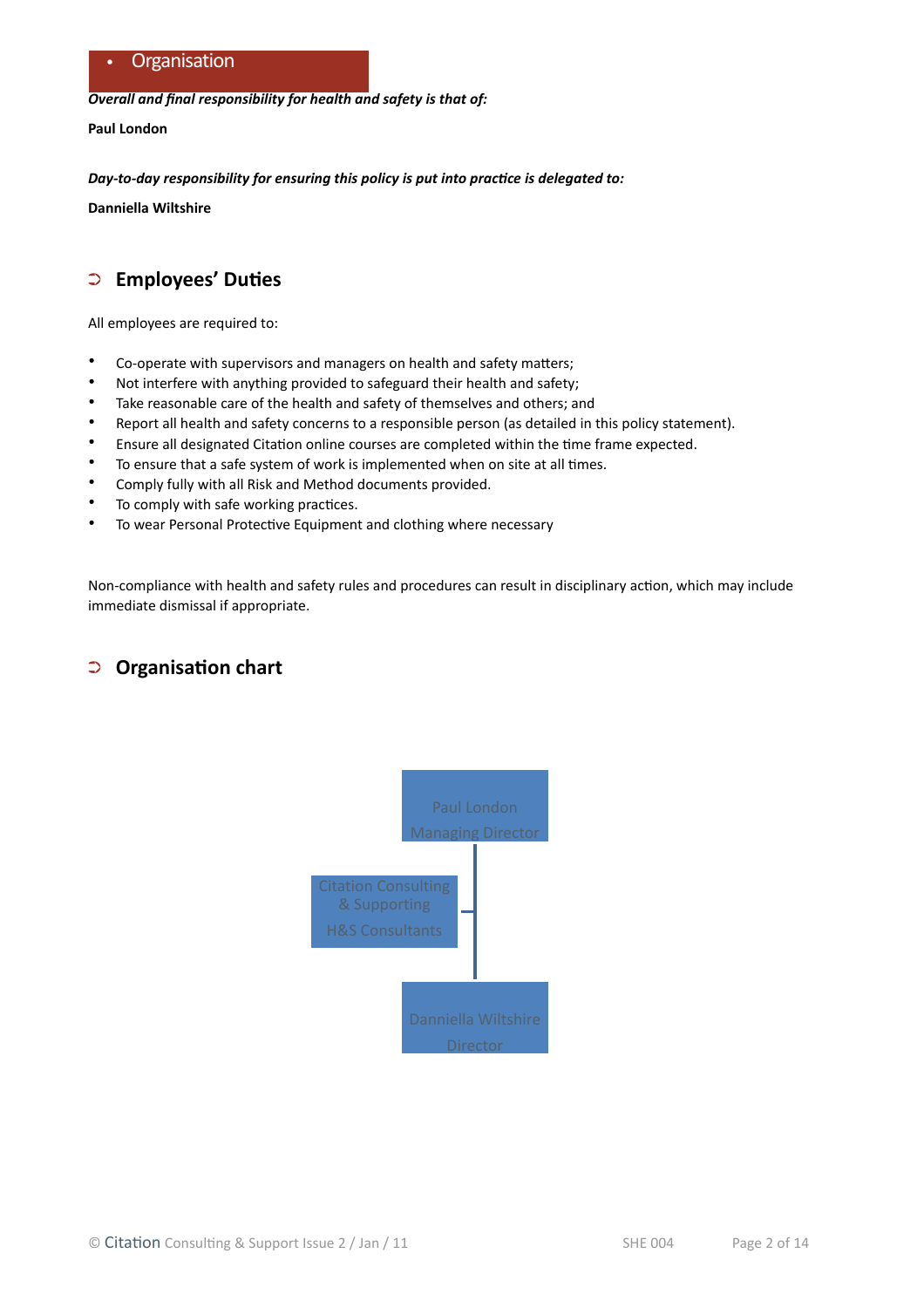#### • Arrangements for Implementation

All company policies and procedures in relation to health and safety are regarded as supplementary to this policy.

#### ➲ **Risk Assessment**

In accordance with the Management of Health and Safety at Work Regulations 1999 (as amended 2006), the company will carry out risk assessments of all activities that present a risk to employees or others. These risk assessments will be carried out in line with Health & Safety Executive guidance, and the procedure for doing so is as follows:

- 1. Identify the significant hazards involved in our activity.
- 2. Decide who might be harmed and how.
- 3. Evaluate the level of risk and decide if existing precautions are sufficient, or if more needs to be done.
- 4. Record the significant findings of the assessment.
- 5. Review the assessment when things change, or there is reason to believe that it is no longer valid.

#### *Risk assessments will be undertaken by:*

The relevant person who has firstly attended site and has the authority, knowledge and experience. All risk assessments will be checked and signed by Paul London, Danniella Wiltshire or Hannah London prior to being sent to client or site.

#### *Approval for the required action to remove or control risks will be given by:*

**Paul London or Danniella Wiltshire**

#### ➲ **Construction (Design and Management) Regulations 2015 (CDM 2015)**

In accordance with CDM2015, the company will plan, manage and monitor all works carried out by themselves and our workers. Taking into account the risks to anyone who might be affected by it (this includes members of the public). The company will ensure that all workers have the relevant skills, knowledge, training and experience to carry out the works.

The company will ensure that all site personnel have a suitable induction, welfare facilities available to them and the correct and in date PPE.

The company will issue a Construction Phase Plan for all construction projects, where they are the designated Principle Contractor.

As Principle Contractor we will:

- Plan, manage, monitor and coordinate the entire construction phase.
- Take account of the health and safety risks to everyone affected by the work (including members of the public), in planning and managing the measures needed to control them
- Liaise with the client and principle designer for the duration of the project to ensure that all risks are effectively managed.
- Prepare a written construction phase plan before the construction phase begins, implement, and then regularly review and revise it to make sure it remains fit for purpose.
- Have ongoing arrangements in place for managing health and safety throughout the construction phase
- Consult and engage with workers about their health, safety and welfare
- Ensure suitable welfare facilities are provided from the start and maintained throughout the construction phase
- Check that anyone we appoint has the skills, knowledge, experience and, where relevant, the organisational capability to carry out their work safely and without risk to health.
- Take steps to prevent unauthorised access to site.
- Liaise with the principal designer to share any information relevant to the planning, management, monitoring and coordination of the pre-construction phase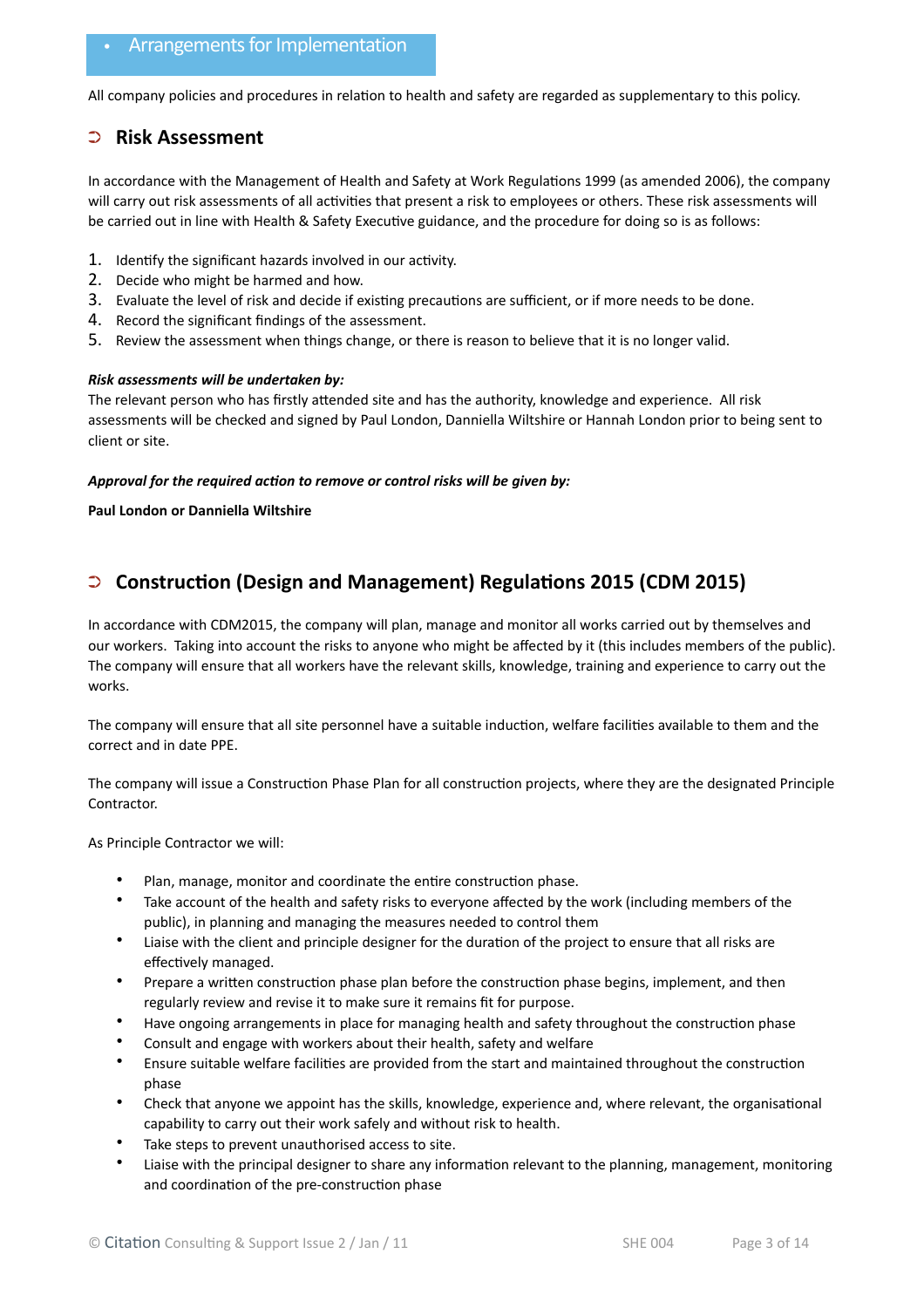#### *Responsible person for preparing and issuing a Construction Phase Plan is:*

#### **Danniella Wiltshire**

As Contractors we will:

- make sure the client is aware of the client duties under CDM 2015 before any work starts
- plan, manage and monitor all work carried out by themselves and their workers, taking into account the risks to anyone who might be affected by it (including members of the public) and the measures needed to protect them
- check that all workers they employ or appoint have the skills, knowledge, training and experience to carry out the work, or are in the process of obtaining them
- make sure that all workers under their control have a suitable, site-specific induction, unless this has already been provided by the principal contractor
- provide appropriate supervision, information and instructions to workers under their control
- ensure they do not start work on site unless reasonable steps have been taken to prevent unauthorised access
- ensure suitable welfare facilities are provided from the start for workers under their control, and maintain them throughout the work

In addition to the above responsibilities, contractors working on projects involving more than one contractor must:

- coordinate their work with the work of others in the project team
- comply with directions given by the principal designer or principal contractor
- comply with parts of the construction phase plan PDF relevant to their work

Where a contractor is the only contractor working on a project, they must ensure a construction phase plan PDF is drawn up before setting up the site.

When working as the only contractor for a domestic client, the contractor takes on the client duties, as well as their own as contractor. However, this should involve them doing no more than they will normally do to comply with health and safety law.

## ➲ **RIDDOR (Reporting of Injuries Diseases and Dangerous Occurrences Regulations)**

In accordance with RIDDOR 2013 records will be kept and maintained for specified injuries, these being:

- Fractures, other than to fingers, thumbs and toes
- Amputations
- Any injury likely to lead to permanent loss of sight or reduction in sight
- Any crush injury to the head or torso causing damage to the brain or internal organs
- Serious burns (including scalding) which covers more than 10% of the body
- Causes significant damage to the eyes, respiratory system or other vital organs.
- Any scalping requiring hospital treatment
- Any loss of consciousness caused by head injury or asphyxia.
- Any other injury arising from working in an enclosed space which:
- Leads to hypothermia or heat-induced illness
- Requires resuscitation or admittance to hospital for more than 24 hours.

#### *Responsible person for recording, maintaining and notifying HSE of any such injuries is:*

#### **Danniella Wiltshire**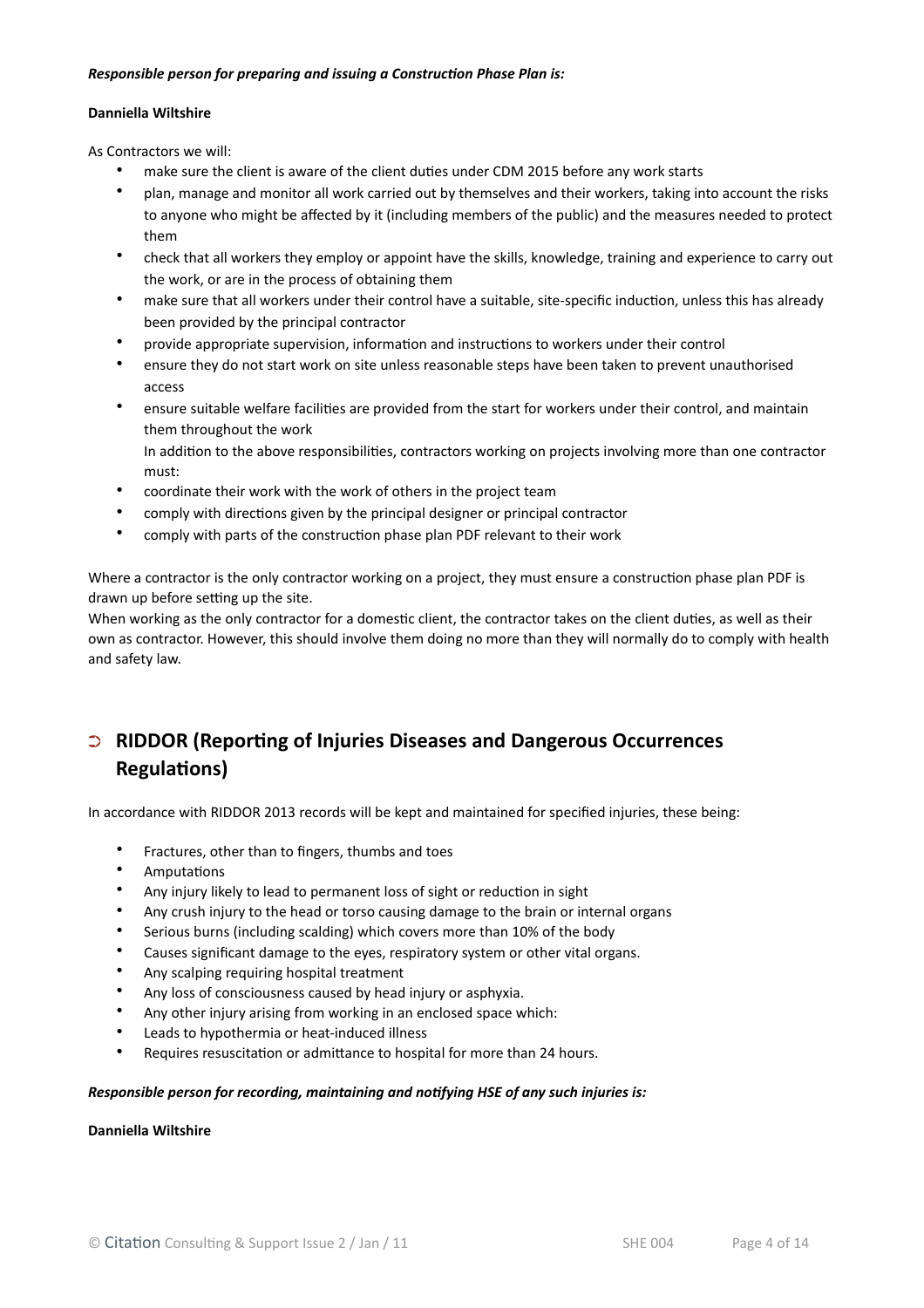#### ➲ **Health & Safety Management System**

Exel Contracts operates a documented health and safety management system provided by our health and safety consultants, Citation Consulting & Support. The system consists of actions for the company to complete and implement, and can be viewed on request.

*The health and safety management system is the responsibility of:*

*Danniella Wiltshire*

#### ➲ **Consultation with Employees**

Exel Contracts will consult with its employees in accordance with the Safety Representative and Safety Committees Regulations 1977 (as amended) and the Health and Safety (Consultation with Employees) Regulations 1996 (as amended).

*Consultation with employees will be provided by:*

*Danniella Wiltshire*

#### ➲ **Safe Plant and Equipment**

Exel Contracts will ensure that all plant and equipment is suitable, appropriate for each job and the operator has the relevant qualifications and training to safely operate without risks to health and safety, in accordance with legislation such as the Provision and Use of Work Equipment Regulations 1998, the Lifting Operations and Lifting Equipment Regulations 1998 and the Electricity at Work Regulations 1989.

*Responsibility for identifying all plant and equipment needing maintenance is that of:* 

*Mark Ferris and Paul London* 

*Responsibility for ensuring that effective maintenance procedures are drawn up is that of:*

*Danniella Wiltshire*

*Responsibility for ensuring that all identified maintenance is implemented is that of:*

*Danniella Wiltshire*

*Any problems with plant or equipment should be reported to:*

*Mark Ferris, Danniella Wiltshire or Paul London* 

*Responsibility for checking that new plant and equipment meets health and safety standards before it is purchased is that of:*

**Paul London, Mark Ferris or Danniella Wiltshire**

#### ➲ **Safe Handling and Use of Substances**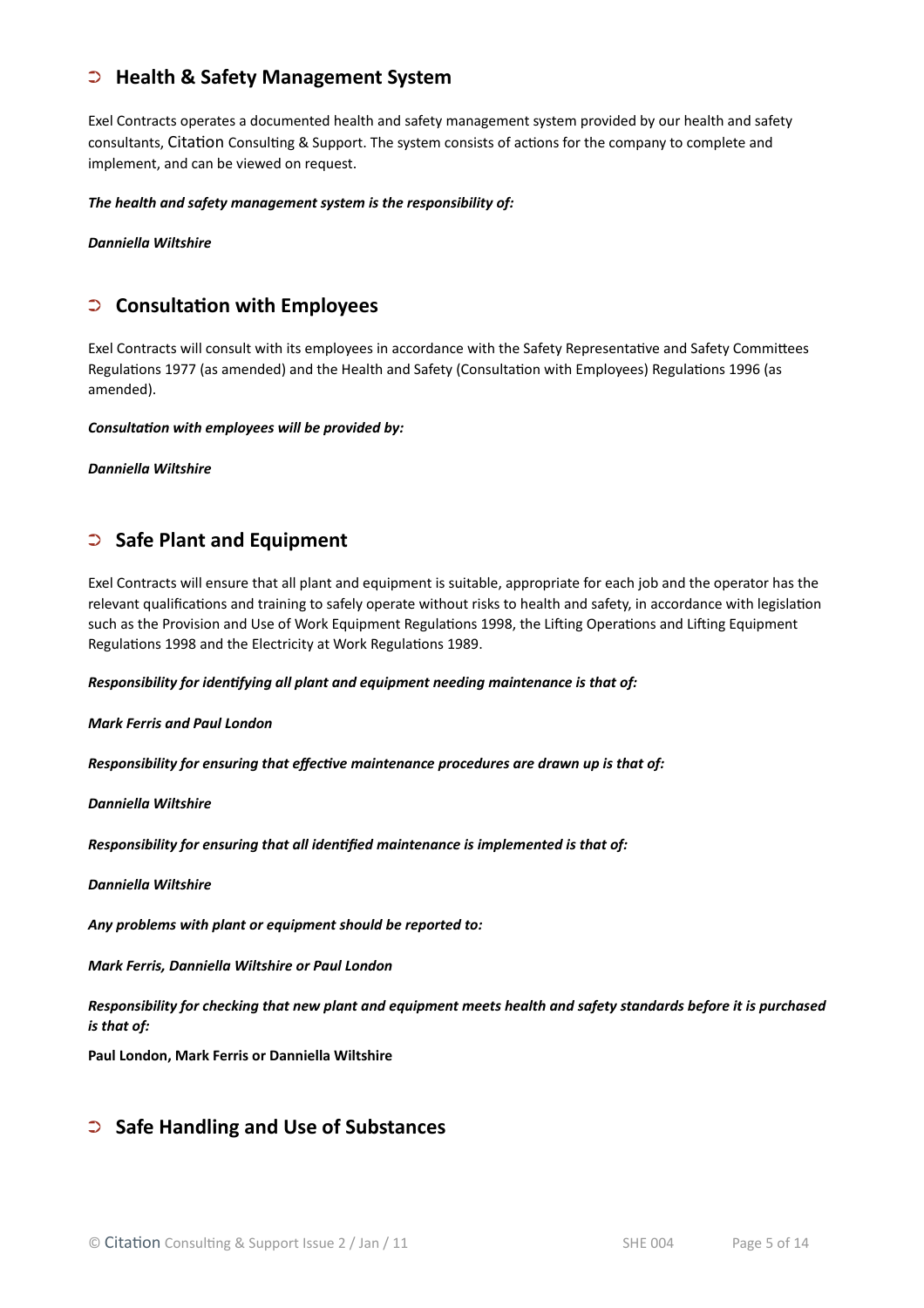Exel Contracts will assess and control health risks from exposure to hazardous substances in accordance with the Control of Substances Hazardous to Health Regulations (COSHH) 2002.

#### *Responsibility for identifying all substances that need a COSHH assessment is that of:*

*Danniella Wiltshire, Mark Ferris or Paul London*

*COSHH assessments will be carried out by:*

*Danniella Wiltshire* 

*Approval for the required action to remove or control risks will be given by:*

**Paul London or Danniella Wiltshire**

#### ➲ **Information, Instruction and Supervision**

#### *The Health and Safety Law poster is displayed:*

#### **By the Main Entrance**

Exel Contracts employs Citation Consulting & Support to act as our competent advisors on health and safety issues. They can be contacted at any time for advice, but in the first instance they must make contact with Danniella Wiltshire, who is authorised to contact Citation Consulting & Support if necessary.

*Supervision of young workers/trainees will be arranged/undertaken/monitored by:*

#### *Danniella Wiltshire*

*Responsibility for ensuring that our employees who work at locations under the control of other employers are given relevant health and safety information is that of:*

*Danniella Wiltshire*

#### ➲ **Training and Competency**

*Induction training for all new employees is the responsibility of:*

*Danniella Wiltshire*

*Job specific training will be provided by*:

**Recognised suitable supplier**

*Specific tasks requiring special training are:*

**Asbestos awareness, PASMA training, First Aid at Work, Harness training and all online e-learning as directed by Danniella Wiltshire**

*Training records are kept at Nuttys Farmhouse, Childerditch Lane, Brentwood, Essex, CM13 3EH and are updated and monitored by Danniella Wiltshire:*

*Training will be identified, arranged and monitored by:*

*Danniella Wiltshire*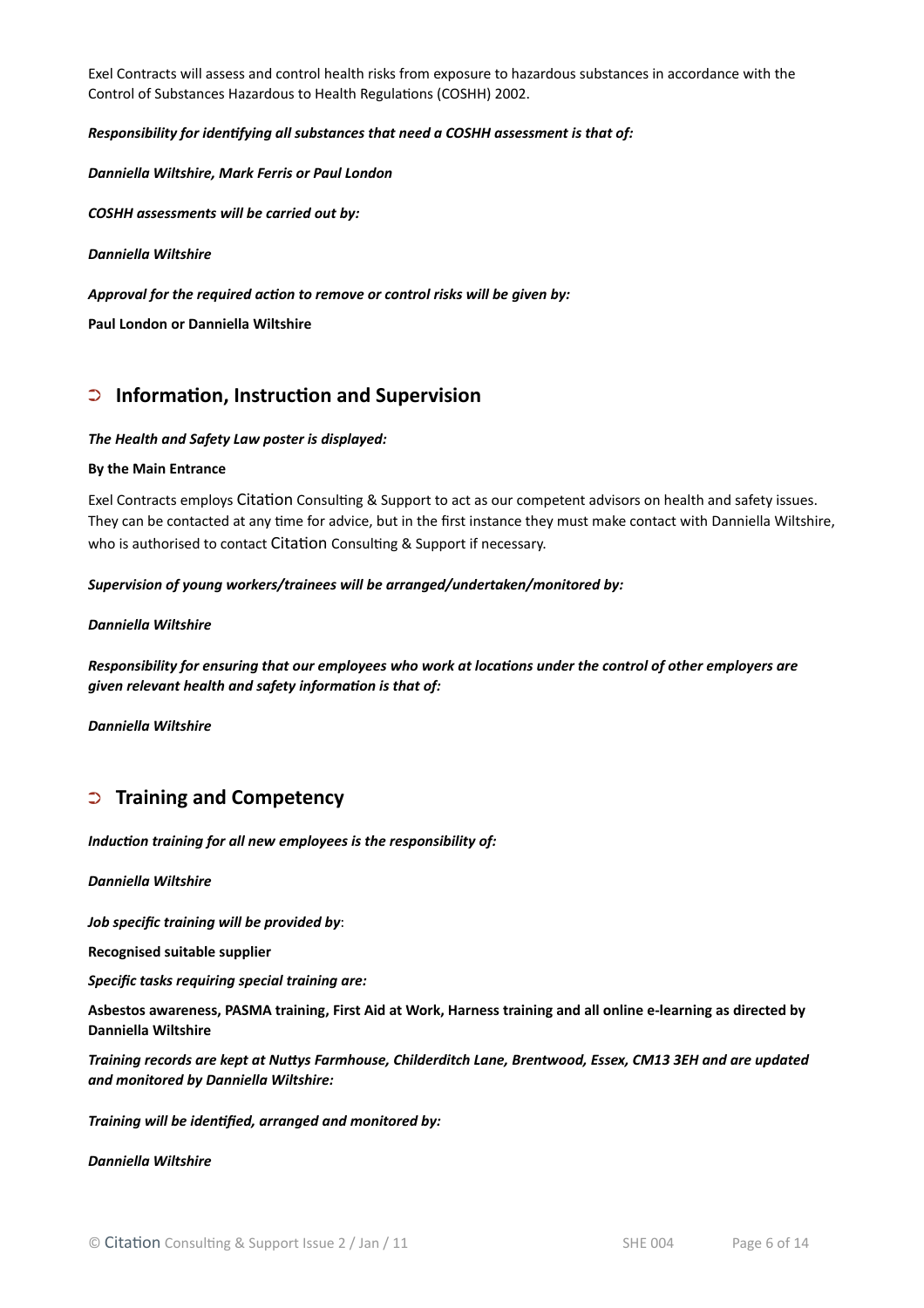## ➲ **Accidents, First Aid and Work Related Ill-Health**

#### *First aid boxes are kept at/by:*

**Nuttys Farmhouse, Childerditch Lane, Brentwood, Essex, CM13 3EH in both kitchen areas and every vehicle owned and used by employees of Exel Contracts.**

*The appointed persons are:* 

**All office staf**

*All accidents and work related ill-health are recorded in the accident book, which is kept at/by:*

Nuttys Farmhouse, Childerditch Lane, Brentwood, Essex, CM13 3EH by *Danniella Wiltshire*

*Responsibility for reporting accidents, diseases and dangerous occurrences to the enforcing authority is that of*: *Danniella Wiltshire*

#### ➲ **Monitoring**

*To check our working conditions, and ensure our safe working practices are being followed, we will:*

**Carry out continuous informal, and where relevant, formal monitoring of all work areas and systematically monitor and review all safe working practices**

*Responsibility for investigating accidents is that of:*

*Danniella Wiltshire and Paul London*

*Responsibility for investigating work-related causes of sickness absence is that of:*

*Danniella Wiltshire*

*Responsibility for acting on investigation findings to prevent a recurrence is that of:*

*Danniella Wiltshire*

#### ➲ **Emergency Procedures – Fire and Evacuation**

*Responsibility for ensuring the fire risk assessment is undertaken and completed is that of:*

*Danniella Wiltshire and Hannah London.*

*Escape routes are checked by/every:* Hannah London *Fire extinguishers are maintained and checked by/every:* **Reliable Fire**, *every 12 months Emergency evacuation will be tested every:* **6 months**

#### ➲ **Abrasive Wheels**

© Citation Consulting & Support Issue 2 / Jan / 11 SHE 004 Page 7 of 14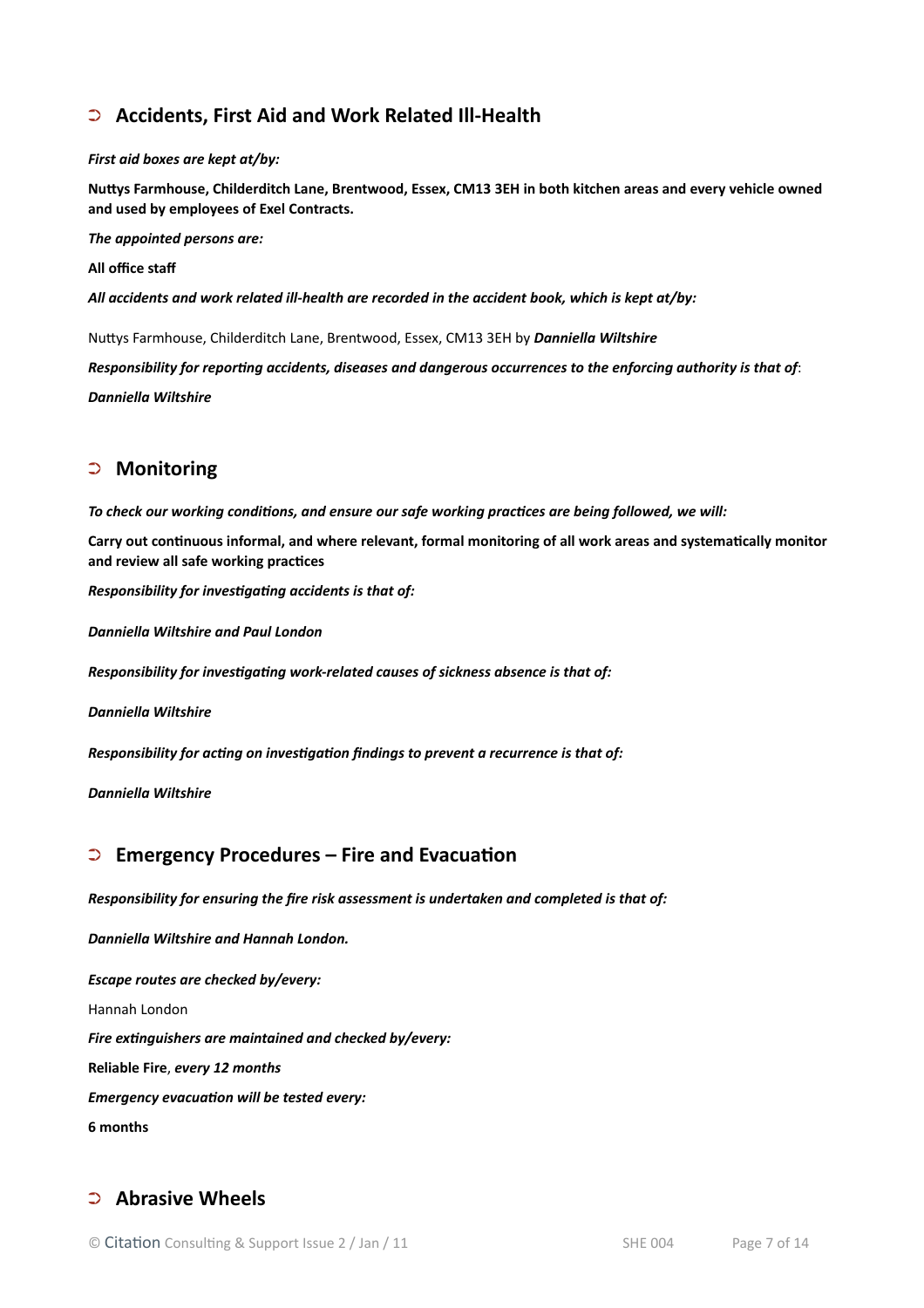The Company will take all reasonable steps to ensure the health and safety of all employees who work with grinding machines that incorporate abrasive wheels. When properly used, abrasive wheels serve an important purpose. However, it is acknowledged that health and safety hazards may arise from the use of this equipment.

It is the policy of the Company to ensure that any risks are reduced to a minimum. *Danniella Wiltshire* will carry out an assessment of the work activity and take measures to reduce the risks found as a result of the assessment to ensure that all equipment used for grinding operations is maintained in good condition and is suitable for the task. *Danniella Wiltshire* will advise all employees, including new employees, who work or will work with abrasive wheels, of the risks to their health and safety and of the results of any assessments carried out. Risk and Method Statements are to be produced and acknowledged prior to any use of such equipment and where necessary Hot works permits will be implemented.

## ➲ **Control of Asbestos Containing Materials**

The Company understands that materials containing asbestos when incorrectly handled can present a risk to the health and safety of employees and others visiting the site.

**In particular it is the responsibility of** *Paul London* **or** *Danniella Wiltshire* **to ensure that:**

- A survey is carried out in order to identify asbestos containing or other potentially hazardous materials on site.
- If asbestos is detected whilst on site then all works must stop immediately.
- Where appropriate, dispose of any such materials in a safe manner using licensed and accredited contractors.
- Where risk assessment indicates the risk of removal to be greater than the risk of leaving in situ, to keep a register of and to conspicuously mark such materials so as to ensure safe working processes are employed in the case of subsequent damage, maintenance or removal.
- A copy of asbestos registers are to be retained for each and every site. If this is not available then caution should be given to engineers to make them aware that there may be asbestos present.
- All employees complete an Asbestos awareness course.

## ➲ **Control of Contractors**

As site occupiers the Company will plan, co-ordinate, control and monitor the activities of Contract Companies to effectively minimise the risks presented to our employees, other persons on our site and the public. Only approved Contractors will be permitted to carry out work on behalf of the Company. Sanctions will be applied to Contractors as a result of poor health and safety performance.

In particular it is the responsibility of *Danniella Wiltshire* to ensure that:

- 1. All Contractors comply with Company health and safety rules and are given a site induction.
- 2. All contractors sign in at reception whenever onsite.
- 3. All Contractors provide suitable Risk assessments and Method statements before commencing work on site
- 4. All contractors have appropriate insurances.

Contractors work activities are suitably monitored to ensure work is carried out safely in accordance with agreed safe systems of work by *Mark Ferris or Paul London*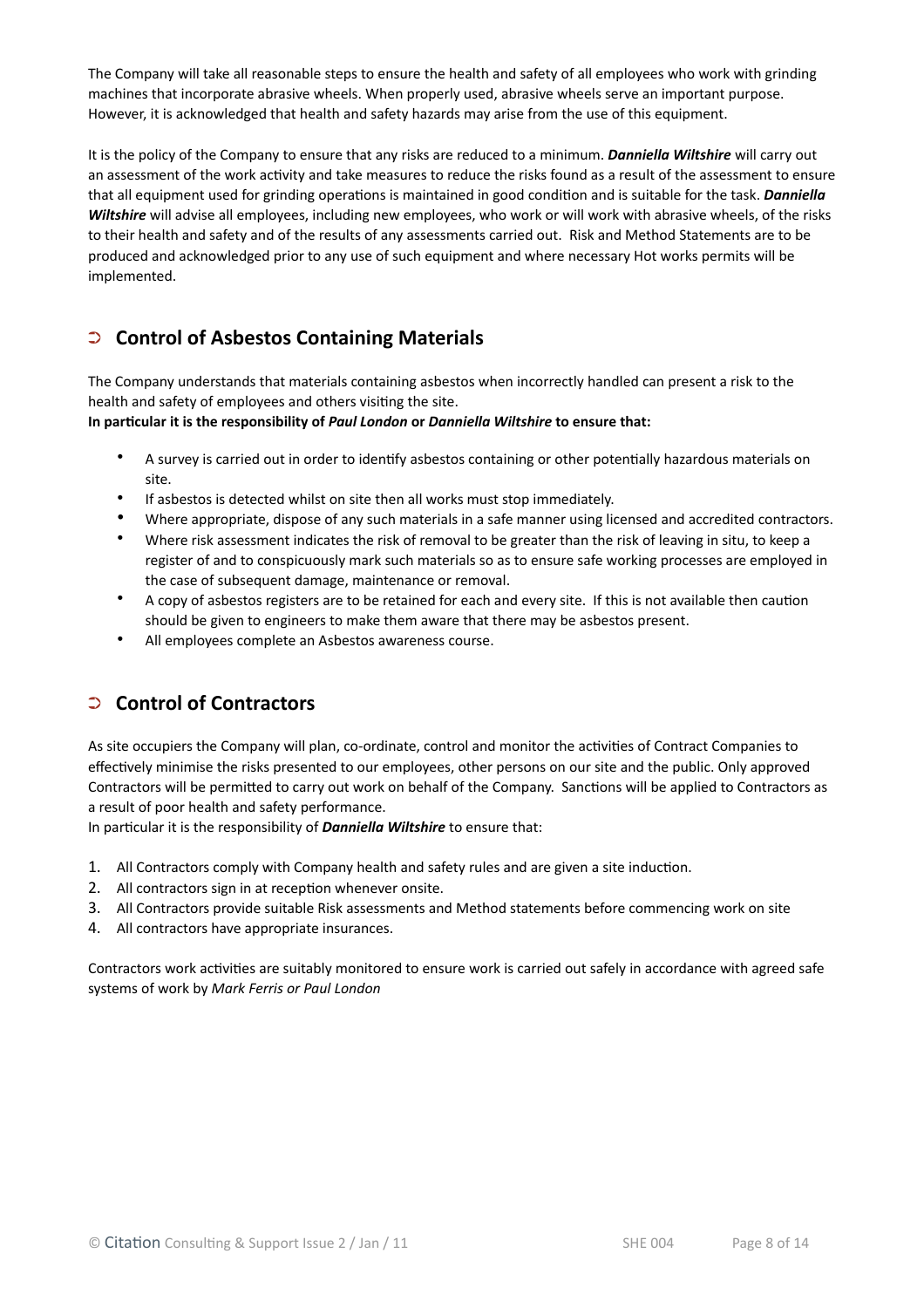#### ➲ **Display Screen Equipment**

➲ Display screen equipment is used at **Exel Contracts Ltd** however, not all employees who use this equipment will be classified as a "user" under the Health and Safety (Display Screen Equipment) Regulations 1992 (amended 2002). Therefore, the full extent of these Regulations may not apply in all cases. Where an employee falls into this category a Workstation Assessment Checklist will be completed by the user in consultation with *Danniella Wiltshire***.** 

All users are entitled under the Regulations to an eyesight test, to be carried out by a registered practitioner, at the organisation's expense. The results of all such tests will be collated by *Danniella Wiltshire***.** Tests should be carried out at regular intervals (as advised by the optician). Where the results of the test show that corrective appliances are necessary (specifically for DSE use only, in order to correct vision defects at the viewing distance of the screen from the user) these will be provided at the organisation's expense, (as required by the Regulations).

#### **Electricity at Work**

The Company will take all reasonable steps to secure the health and safety of employees who use, operate or maintain electrical equipment. We acknowledge that work on electrical equipment can be hazardous and it is therefore our intention to reduce the risks as far as is possible.

In particular it is the responsibility of *Danniella Wiltshire* to ensure that:

- Only competent people operating safe working systems are permitted to maintain electrical equipment.
- Wherever practicable, electrical equipment will be Isolated whenever any maintenance work is required to be carried out. Wherever live working is unavoidable it will be subject to a strict Permit to work system with adequate controls in place to prevent injury.
- Fixed and portable electrical equipment will be inspected annually by competent people (PAT Central), any equipment found to be defective will be withdrawn from use for repair or disposal.

A register of portable electrical equipment is maintained and such equipment is checked by a competent person on an annual basis to ensure its continued safety.

#### ➲ **Machinery Safety**

The Company will take all reasonable steps to protect the health and safety of employees who work on or near machinery

In particular it is the responsibility of *Paul London or Danniella Wiltshire* to ensure that:

- A Risk Assessment is carried out on all existing machinery to ensure that all machines are adequately guarded and are safe for use.
- Any new machinery which we may from time to time purchase, is specified, designed and supplied to the company in accordance with appropriate standards.
- Before any new machinery is brought into use a Risk Assessment is carried out and that the machine is in a safe condition.
- Appropriate training is given to all machinery operators.
- New and existing machinery is maintained so far as is necessary, to prevent danger to employees and others.
- Machinery is not operated unless guards and other safety devices are fitted and operating correctly.

Safe systems of Work are in place for Machinery maintenance operations including suitable isolation procedures.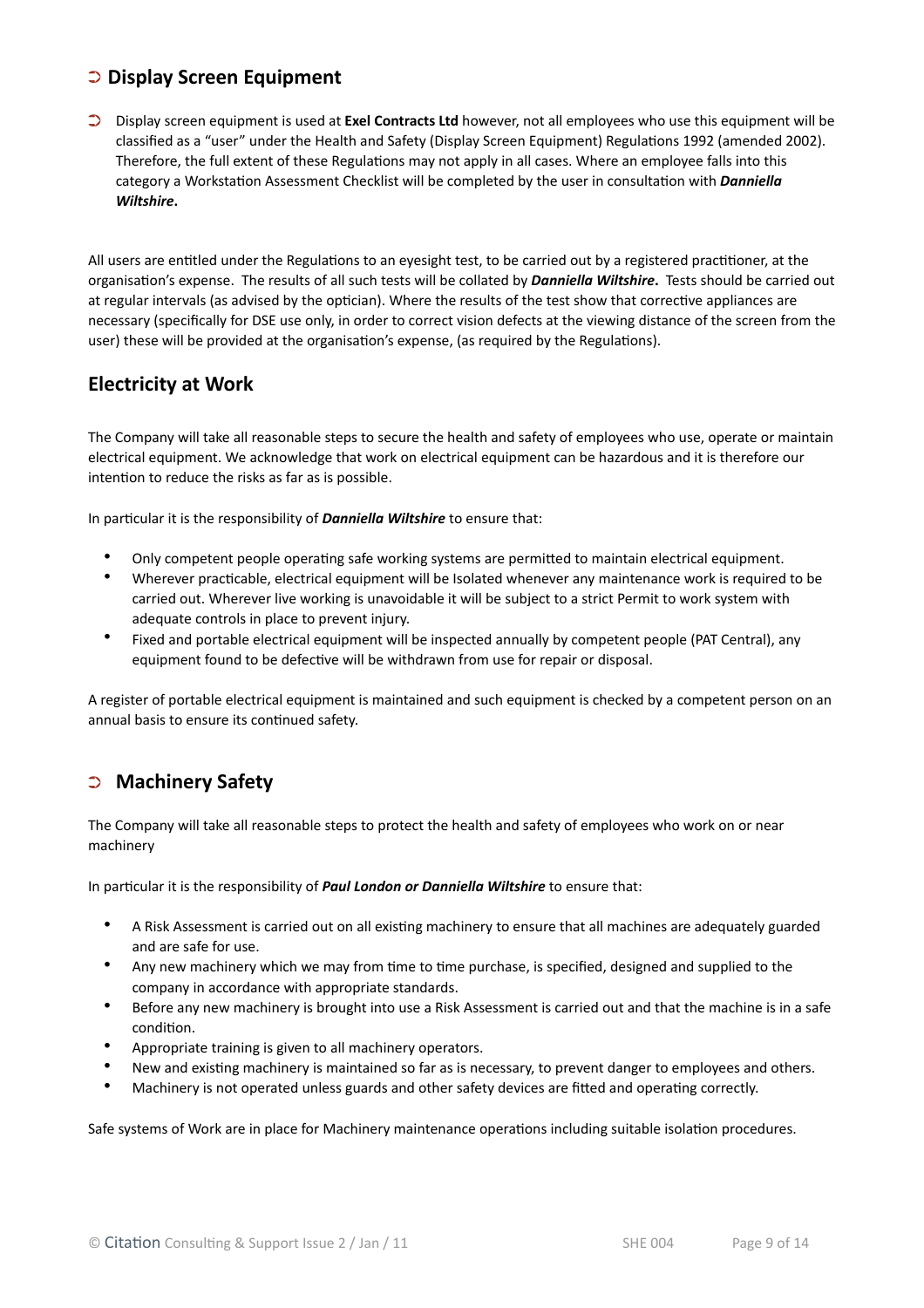## ➲ **Manual Handling**

Statistics show that poor manual handling is one of 'the most common causes of injury at the workplace, these injuries often have long-term effects. Company policy is to reduce the risk of manual handling injuries as far as is reasonably practicable and to provide guidance to employees on the measures that should be taken to ensure safe lifting and carrying.

In particular it is the responsibility of *Danniella Wiltshire* to ensure that:

- A Risk Assessment of manual handling and lifting tasks is carried out.
- Operations which involve manual handling are eliminated, so far as is reasonably practicable, and where this is not reasonably practicable, that appropriate lifting aids are provided.
- The design and layout of the workplace is considered and changes are made where practicable.
- Training is given to all employees on the correct ways to handle and lift and materials/equipment.

## ➲ **Hand-arm Vibration Syndrome & Whole body Vibration Syndrome**

The company will carry out a written assessment of the risks arising from Hand-arm Vibration Syndrome & Whole body Vibration Syndrome. Where possible the Company will purchase tools and equipment that have Vibration Control built in and will seek to modify existing equipment to reduce vibration levels

Employees will receive training in the correct use of tools and equipment and how to recognise the early symptoms of injury.

Where necessary job rotation will be employed to give breaks from the vibration

Suitable Personal Protective Equipment will be provided to ensure fingers, hands and, in the case of whole body vibration, whole body, are sufficiently protected from cold whilst using vibrating equipment

Employees using high vibration tools and equipment will be subject to regular Health surveillance. Employees will be provided with Risk ad Method Statements clearly showing the level of risk determined around such equipment.

#### ➲ **New and Expectant Mothers**

The Company has strong obligations towards its staff who become pregnant and on into the period after they have given birth. The Management of Health and Safety at Work Regulations require all organisations to assess workplace risks for all employees. Where women of childbearing age are employed the assessment must also cover risks specific to new and expectant mothers.

When a member of staff informs the Company that she is pregnant, it is the responsibility of *Danniella Wiltshire* to ensure that an assessment of the safety implications of that person's work is carried out in full consultation with her, as soon as possible. The results are to be recorded, copied to the individual and filed in the personal file. As the pregnancy progresses, and also at return to work, the assessment should be reviewed with the person.

If **Exel Contracts Ltd** becomes aware of an outbreak of Rubella (German Measles) in the staff, the expectant mother will be informed promptly. As soon as the pregnancy becomes common knowledge and staff are notified (with the permission of the expectant mother) then they are responsible for notifying Danniella Wiltshire of any diseases or infections to them or within their immediate families.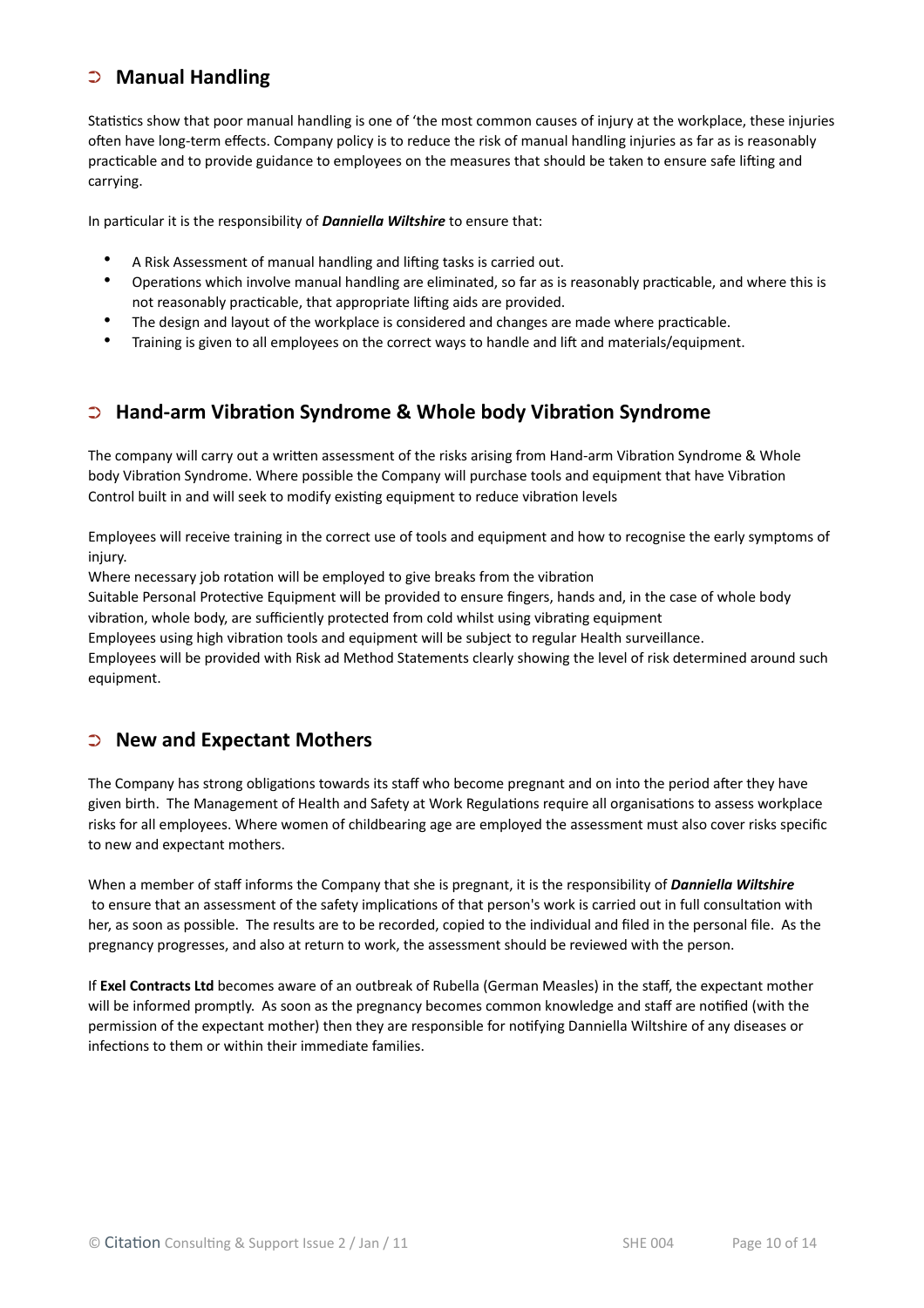### ➲ **Noise Control**

The Company will take all reasonable steps to ensure that the risk of hearing damage to employees working with noisy equipment or in a noisy environment is reduced to the lowest practicable level.

In accordance with the Control of Noise at Work Regulations 2005 it is the responsibility of *Paul London* and/or *Danniella Wiltshire*

to ensure that:

- A suitable and sufficient Noise Assessment is carried out by a competent person.
- Noise is reduced by engineering means as far as reasonably practicable, where this is not reasonably practicable; employees will be given suitable and appropriate hearing protection.
- Where appropriate, hearing protection areas are designated.
- Where appropriate Information instruction and training is provided and hearing protection available.

Where appropriate suitable signs are displayed to remind those at risk to wear the appropriate protection and to identify mandatory hearing protection areas.

## ➲ **Personal Protective Equipment**

The Company will provide Personal Protective Equipment when the risk presented by a work activity cannot be adequately controlled by other means, in doing so we acknowledge that health and safety hazards will have already been identified. It is our policy to ensure - through the proper use of PPE - that the hazards are reduced to the lowest level practicable.

In particular it is the responsibility of *Danniella Wiltshire* to ensure that:

- Any PPE supplied provides the maximum protection for the particular hazard.
- Employees are given such information and instruction as is necessary to enable them to understand the importance of wearing PPE where required.
- Training is given to employees to enable them to wear and maintain items of PPE correctly.
- In light of the COVID pandemic additional PPE was introduced and used, this will continue to be assessed and Government guidelines will be strictly adhered to (see separate COVID-19 instructions/updates).
- Temperatures will be taken of all staff and visitors that enter the work premises and records retained by Danniella Wiltshire

Company policy determines that where its employees are provided with PPE to protect their health and safety, they must use it at all times. Periodic checks are made and words of advice are given if PPE is not worn/used in the correct manner. This is monitored and if repeated disciplinary action will be taken and the engineer will be removed from site with immediate effect.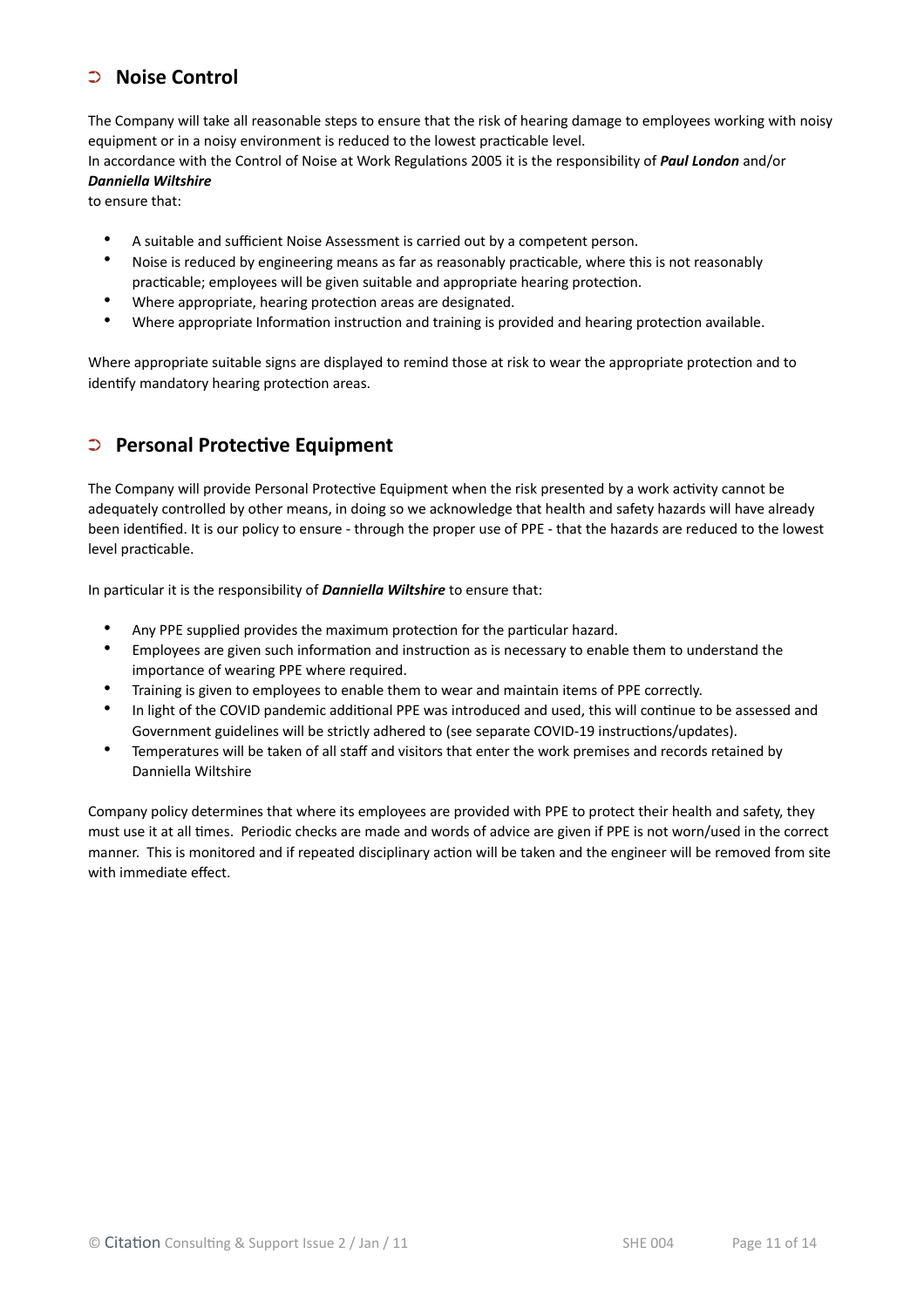## ➲ **Slip, Trips and falls**

Inadequate provision of workspace can lead to increased risks of slip, trip and falling injury. To minimise the possibility the following precautions will be followed.

- When planning new workplaces or when making alterations to existing ones, adequate pre-planning must take place.
- In offices, ensure that when estimating the space per employee, the space taken up by the office furniture is taken into account.
- As well as the simple space per employee, the layout of the workspace must be considered to ensure that no risks are created by the provision of inadequate access.
- Ensuring that all potential slip and trip hazards in the workplace are identified.
- The layout of the work area should be arranged to minimise the risks of trips and falls caused by obstructions.
- Cabling and wiring should be arranged in such a way as to eliminate, as far as possible, any potential trip hazards.
- Adequate provision should be made for storage within the work area to prevent the accumulation of obstructions.
- Regular workplace inspections should be carried out to ensure that good housekeeping standards are maintained.

Where necessary the appropriate risk assessments and risk reduction methods will be in place, this will be checked and agreed by *Danniella Wiltshire*, Josie Hudson or Hannah London.

## ➲ **Temporary and Casual Staff**

It is Company policy to protect the Health and Safety of all its employees, including those who work for relatively short periods of time.

In particular it is the responsibility of *Paul London*, *Danniella Wiltshire or Mark Ferris* to ensure that:

- Temporary and Casual employees are informed of any special skills, qualifications or requirements that are needed to enable them to function safely and without risk to health.
- Temporary and Casual employees are subject to basic induction training in respect of safe working and site safety.
- Temporary and Casual employees are provided with a copy of all Risk ad Method Statements relevant to the works they are employed to complete.

#### ➲ **Visitors**

The company acknowledges its responsibility to ensure the health and safety of all persons who come into contact either directly or indirectly - with its work activities - this includes visitors to Company premises. All visitors are requested to agree and comply with health and safety instruction given before signing in at reception.

In particular it is the responsibility of the person meeting the visitor to ensure that visitors are informed of any particular hazards, which they might expect to encounter during their time on-site, and to inform them of any precautions that they should take.

A compulsory temperature check will be taken and the result recorded and retained, refusal to have your temperature taken will result in access to the building being refused.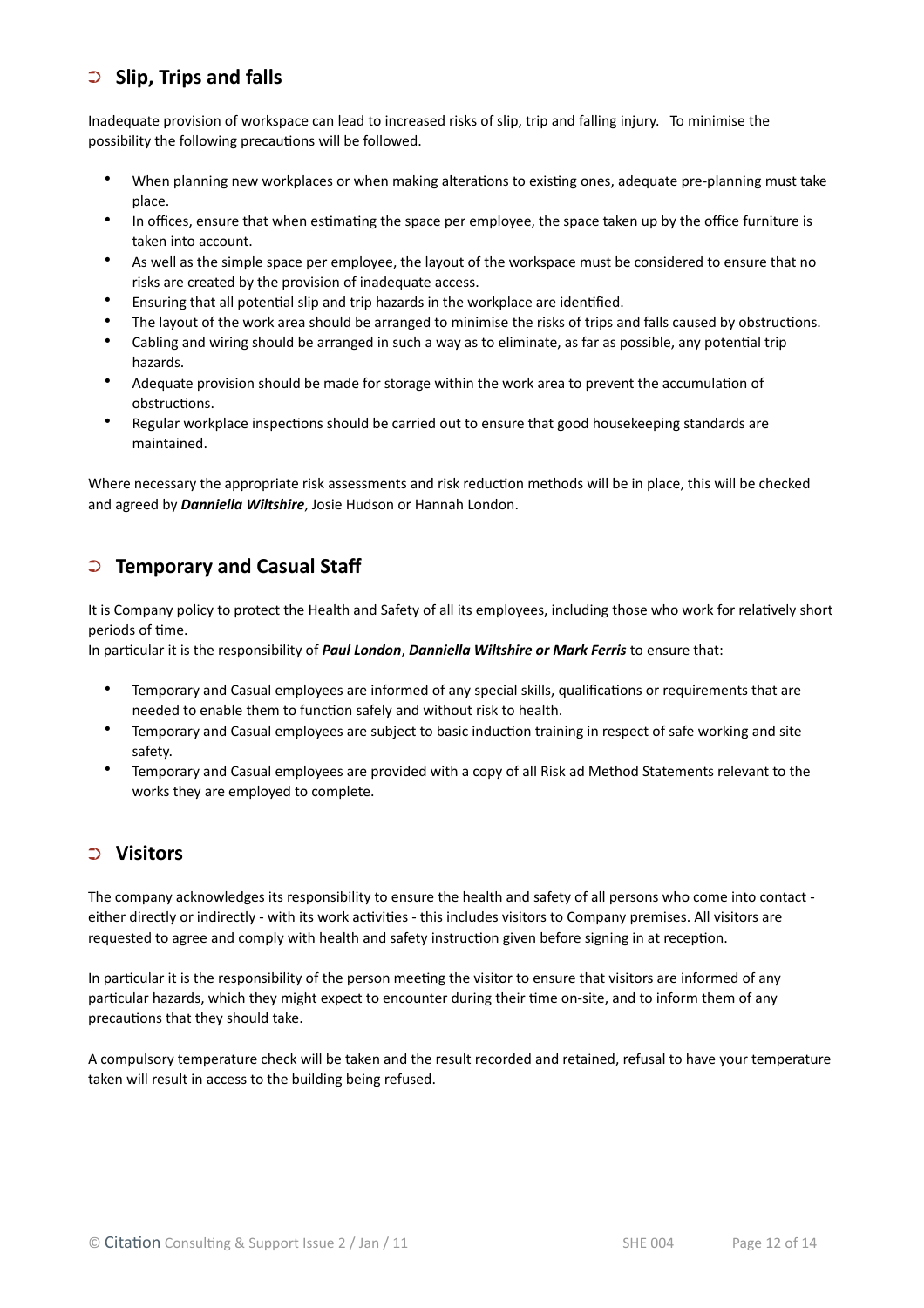#### ➲ **Working Alone**

The Company will assess the hazards and risks associated with lone-workers and take steps to minimise them so far as is reasonably practicable.

In particu*lar it is the responsibility of Danniella Wiltshire* to ensure that:

- Equipment used by lone workers is properly maintained.
- Special training is provided for lone workers where required.
- Communication (Mobiles and/or radios are to be fully charged and in full working order) is established with any lone worker, which is appropriate to the circumstances.
- The lone policy is adhered to
- The Risk and Method Statement covers lone working

All Staff are reminded of their responsibility to notify a supervisor or manager if they are or intend to work in a department alone, either during or outside normal working hours.

#### ➲ **Working at Height**

Working at height remains one of the biggest causes of fatalities and major injuries. Common cases include falls from ladders and through fragile surfaces. 'Work at height' means work in any place where, if there were no precautions in place, a person could fall a distance liable to cause personal injury (for example a fall through a fragile roof).

The Company will make sure work is properly planned, supervised and carried out by competent people with the skills, knowledge and experience to do the job. The Company will ensure the right type of equipment for working at height is used.

The Company will take a sensible approach when considering precautions. Low-risk, relatively straightforward tasks will require less effort when it comes to planning and there may be some low-risk situations where common sense tells you no particular precautions are necessary.

Before working at height work through these simple steps:

- avoid work at height where it's *reasonably practicable This means balancing the level of risk against the measures needed to control the real risk in terms of money, time or trouble. However, you do not need to take action if it would be grossly disproportionate to the level of risk.* to do so
- where work at height cannot be easily avoided, prevent falls using either an existing place of work that is already safe or the right type of equipment
- minimise the distance and consequences of a fall, by using the right type of equipment where the risk cannot be eliminated.

In particular it is the responsibility of *Danniella Wiltshire* to ensure that a risk assessment is carried out for all activities that involve work at height and that safe working procedures are identified and communicated to employees before authorisation to carry out the work is given.

All staff are given training on Working at Height via e-learning Citation and tool box talks

All staff are responsible for reporting the need for any such activity to management prior to commencement.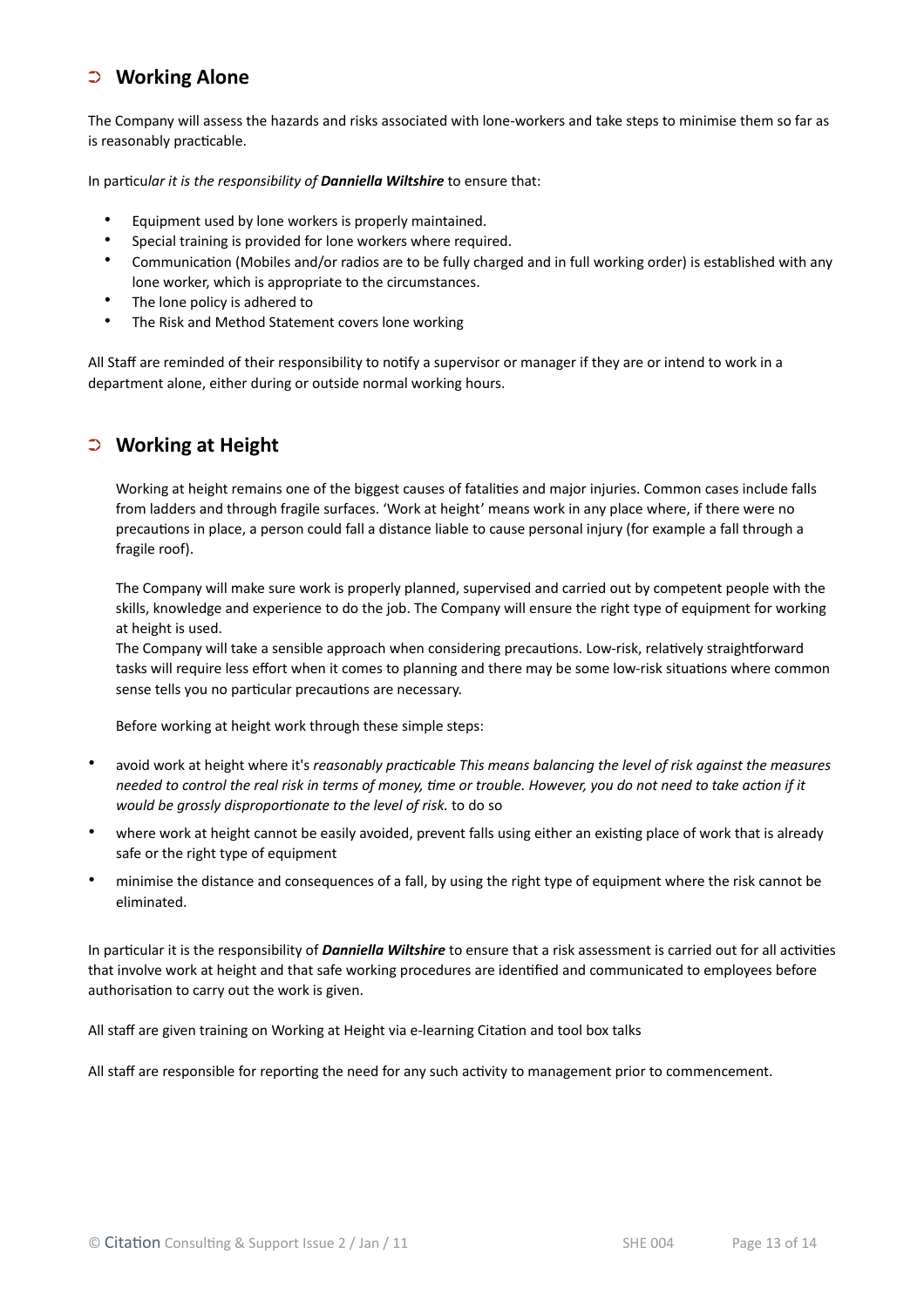## ➲ **Welfare**

The following are always provided by Exel Contracts Ltd:

- Toilets, with hand washing facilities.
- All toilets are equipped with a hygienic means of drying hands.
- A supply of wholesome drinking water that is readily accessible and appropriately marked.
- A reasonable temperature that will be at least 16 degrees Celsius unless the activities involve severe physical effort in which case the temperature will be at least 13 degrees Celsius.
- Annual legionella testing on water supply
- Suitable and sufficient lighting that is, so far as is reasonably practicable natural lighting to enable people to work, use facilities and move around the workplace without experiencing eyestrain.
- A clean working environment. The premises will be kept clean and tidy with all traffic routes cleaned at least once a week and any accumulation of dirt and refuse removed at least daily. Toilets are cleaned and disinfected daily.
- Windows and doors that are made from safety material or protected against breakage. They are also be appropriately marked to make them apparent.
- A place where employees can store outdoor and personal clothing whilst at work. This facility will be clean and well ventilated to enable wet clothes to dry.
- Storage for food (Fridge) is accessible to all, this is cleaned using disinfectant weekly.
- Use of microwave for heating of food, this is cleaned after use.
- Airconditioning units are in each office, these are maintained and inspected annually (Airtech).
- Plug in fridges are supplied to each engineer for use in their vehicles, this is to keep their food and drinks fresh.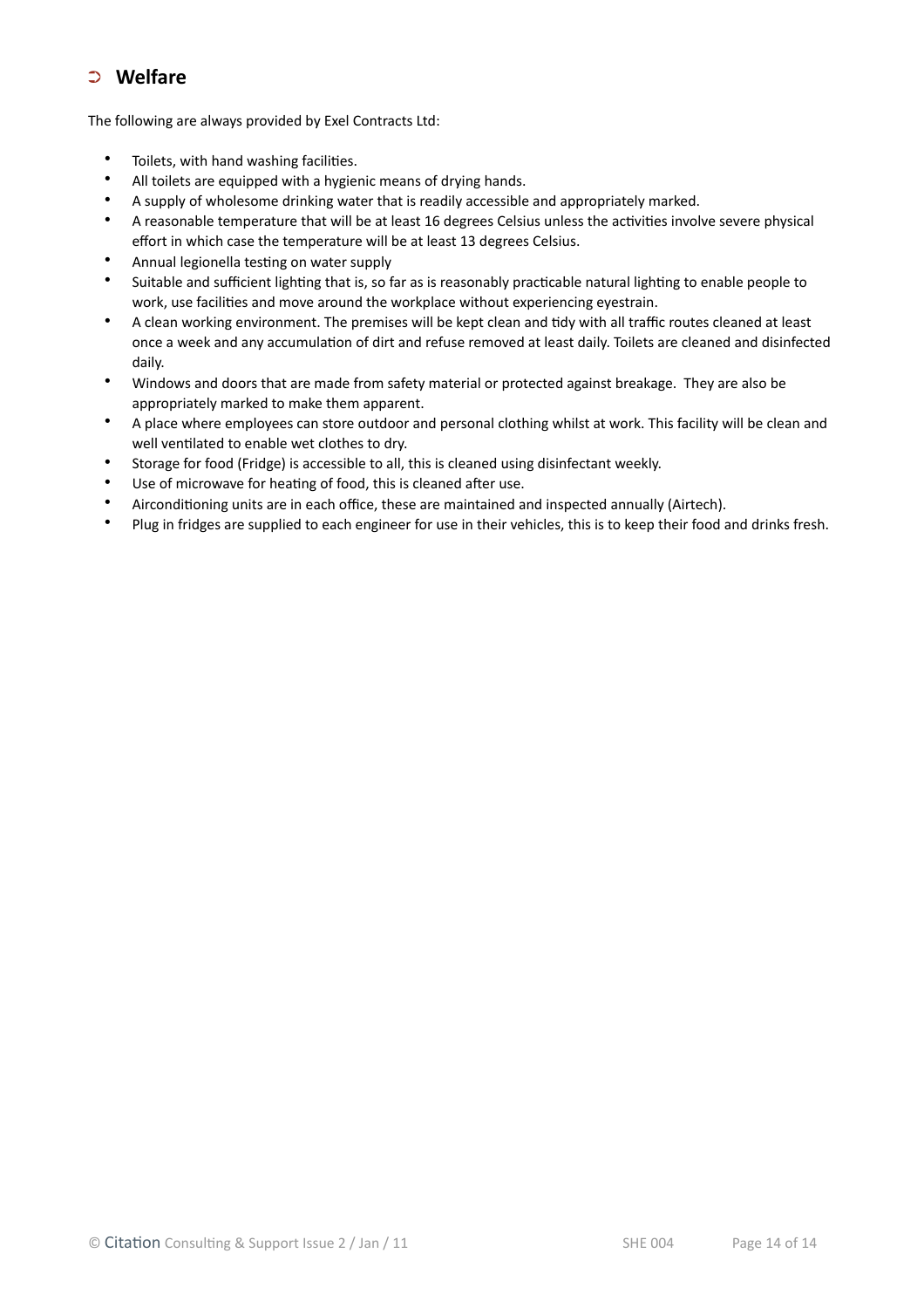# **ENVIRONMENTAL POLICY**



## **Exel Contracts Ltd**

## **ENVIRONMENTAL POLICY**

The company believes that continuous improvement in environmental management is an essential element within its overall business plan – minimising waste, consumption of resources and pollution goes hand in hand with high productivity and quality standards. This policy therefore applies to, and will be integrated with, all business activities, products and services with the potential to adversely affect the environment on a local or global scale.

We recognise and accept our legal duty of care toward the environment and are committed not only to complying with our legal duties and with other requirements to which we subscribe but to exceed these requirements where reasonably practicable.

Energy generation and consumption is a major contributor to the production of greenhouse gases and global warming. Although our use of energy is limited primarily to energy efficient IT equipment we will nevertheless seek to manage our use of energy, reducing consumption and continuously improving efficiency wherever possible.

We will seek to identify all processes that generate waste and will seek to avoid environmentally harmful disposal by eliminating, minimising or reusing waste products wherever reasonably practicable or, where this cannot be achieved, identifying and taking advantage of opportunities for recycling.

The basis of our environmental management system will be an ongoing review of business activities and the identification of aspects of our work that could have an impact upon the environment and the implementation of ongoing steps to eliminate, minimize or manage them so that adverse environmental effects are minimised.

To enable us to measure our environmental performance we will review the suitability of Environmental Policy and the performance of Environmental Management System in order to promote continual improvement year on year in our environmental performance.

Signed: UA. WHO

**Position held: Director Date: 15th April 2021 Review 15th April 2022**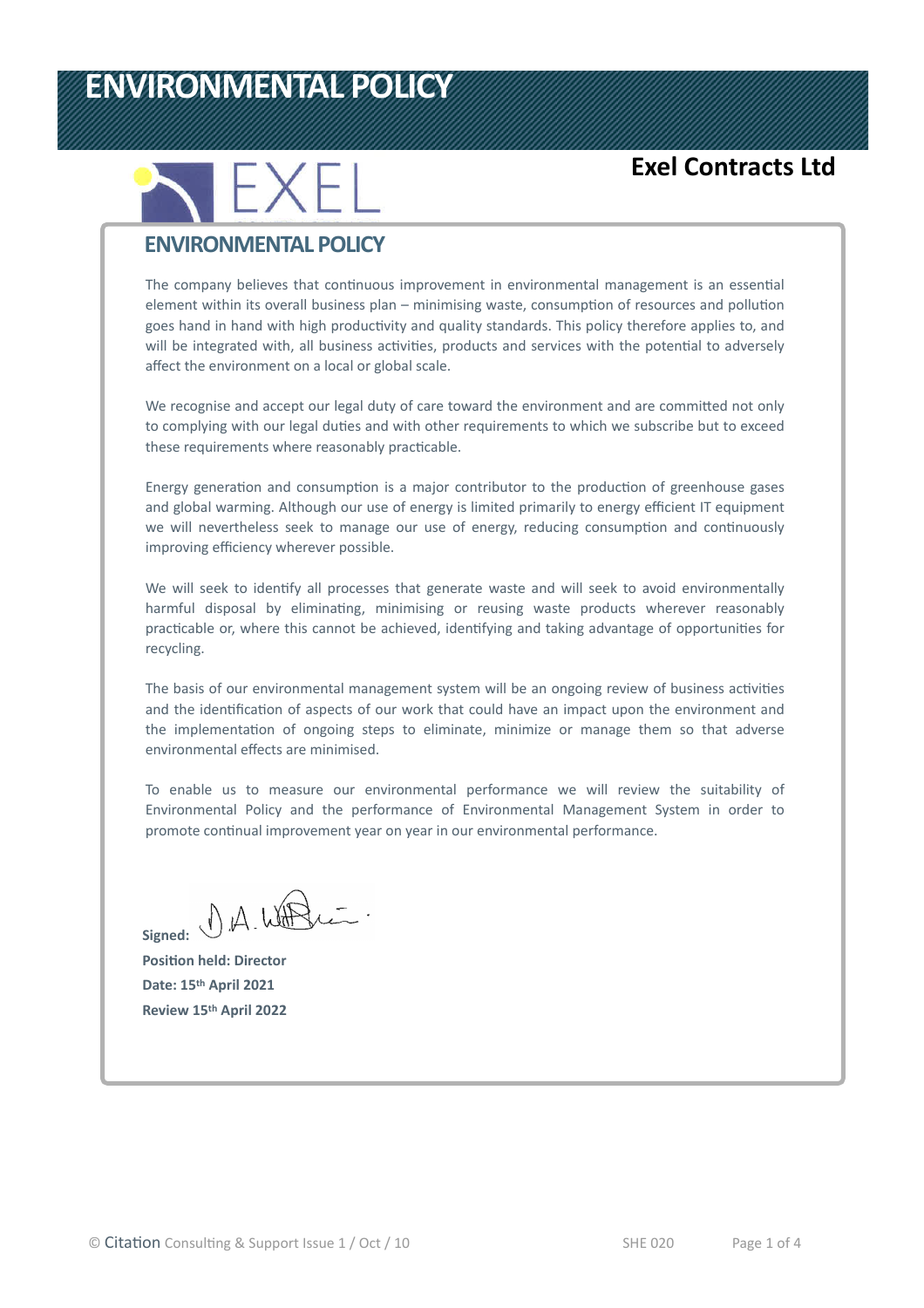The scope of the Environmental Management System extends to all products and services produced by **Exel Contracts Ltd.**

Included within this definition and in addition to planned operating conditions are non-routine activities and foreseeable emergency situations.

The environmental management system will also apply to those aspects of the activities of suppliers and service providers over which we have, or could have an influence and the environmental performance of our business partners.

#### • Organisation

The organisation established to implement this Environmental Policy is:

Overall responsibilities **Paul London**

Day to day duties **Danniella Wiltshire**

#### **Arrangements**

| <b>Contents</b>                        | Page           |
|----------------------------------------|----------------|
| Legal Compliance                       | 3              |
| Prevention of Pollution                | 3              |
| <b>Management of Waste</b>             | 3              |
| Carbon Management                      | $\overline{4}$ |
| <b>Conservation of Water Resources</b> | $\overline{4}$ |
| Sustainability                         | 4              |
| Corporate Social Responsibility        | 4              |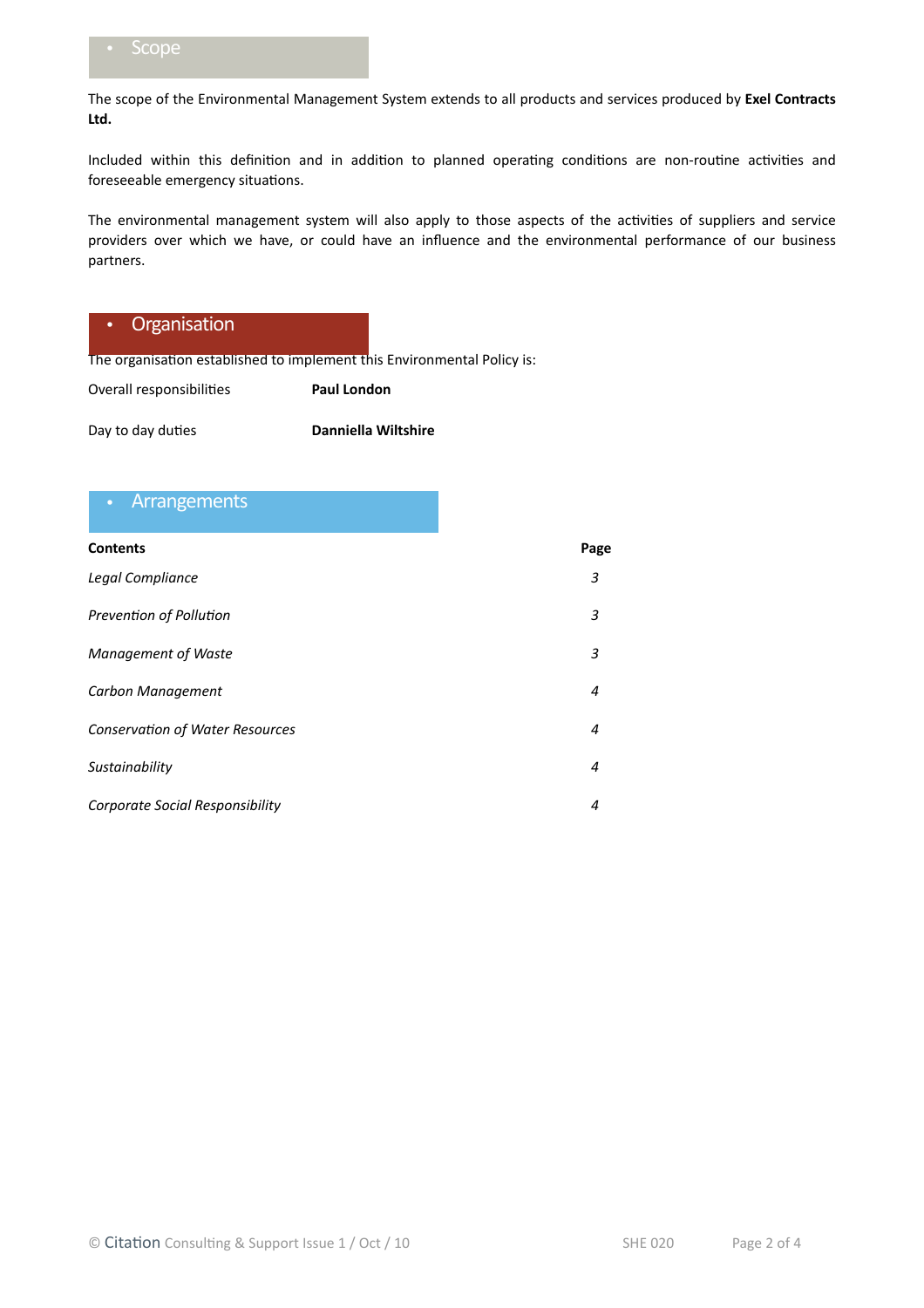#### ➲ **Legal Compliance**

The company is aware that an ever increasing range of legislation is being introduced both by the UK Government intended to protect the local and global environments and to attempt to ensure the sustainable use of the earth's limited natural resources.

We recognise the importance of compliance with these requirements both to the business itself and to the wider environment and are committed to taking all reasonable steps, on an ongoing basis to identify those legal constraints within which we are required to work and pledge to comply fully with both the letter and spirit of the law as it applies to our activities and those of our partners where we are able to exert a meaningful influence.

We will identify legal requirements relevant to our activities and will ensure that relevant details of such requirements are communicated in an effective manner to our staff. Any actual breaches of our legal responsibilities will be fully investigated and a report submitted for consideration by senior management so that corrective and preventative action may be taken to ensure that no further breaches take place.

## ➲ **Prevention of Pollution**

We recognise our fundamental responsibility to prevent pollution of the environment and will identify all environmentally harmful substances, materials and processes used by the company and seek, on an ongoing basis, to replace them with environmentally safe or less harmful alternatives where such alternatives are available. We shall further ensure that all environmentally harmful substances and materials are handled safely throughout their storage, use and disposal.

#### ➲ **Management of Waste**

We recognise the management of waste as a key priority for the business and that eliminating waste at source or minimising that which cannot be eliminated are two of the most effective ways in which we can reduce the impact that our activities have upon the environment.

Where waste is unavoidably produced, we recognise and accept the duty of care in respect of waste placed upon us by Section 34 of the Environmental Protection Act 1990. All contractors employed or used by the company to handle waste that we produce will be required to supply a valid Registration of Carriers Certificate before they are employed by the Company.

We will further ensure that the ultimate destination of our waste is determined and confirm that the site to which it is delivered holds a valid Waste Management License enabling it to lawfully receive and process our waste.

We shall ensure that at all times, waste is held securely to prevent its escape and that where hazardous waste is produced, that this waste is segregated from other waste streams and from other hazardous waste streams with which it may react.

Whenever waste produced as a result of our activities is removed from our site, we will ensure that relevant documentation is prepared and exchanged between ourselves and the contractor to which the waste is being passed. This documentation will then be returned to the company office and retained for the requisite period.

Finally, we will seek, at all relevant levels within the business to minimise the amount of waste sent to landfill, recognising that this is consumes irreplaceable natural resources. Wherever possible, we will seek to eliminate, reduce or re-use waste before considering other options such as recycling or recovery. Land filling shall be considered a last resort.